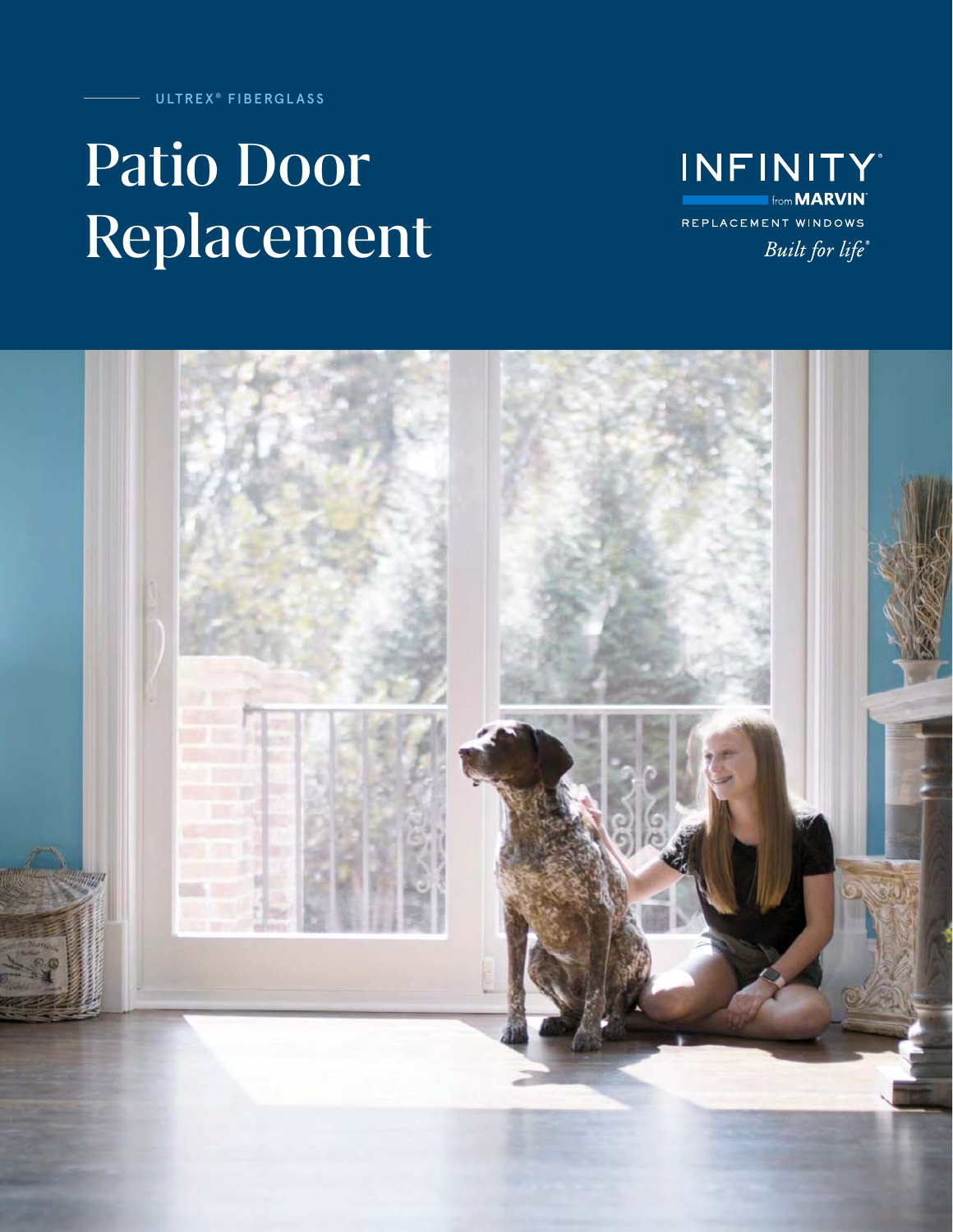## Sliding French Door



#### Features

- Carefully designed to offer the traditional wider profile of a classic French door
- Space-saving sliding operation won't interfere with your home's furniture or décor
- Customizable in 2, 3 or 4 panel configurations up to 16-feet wide for panoramic views
- Multi-point locking system for a sense of security
- Top-hung screen glides easily
- Optional footbolt provides additional peace-of-mind
- Engineered to keep the outdoors out and perform at light commercial performance grade ratings that exceed residential requirements

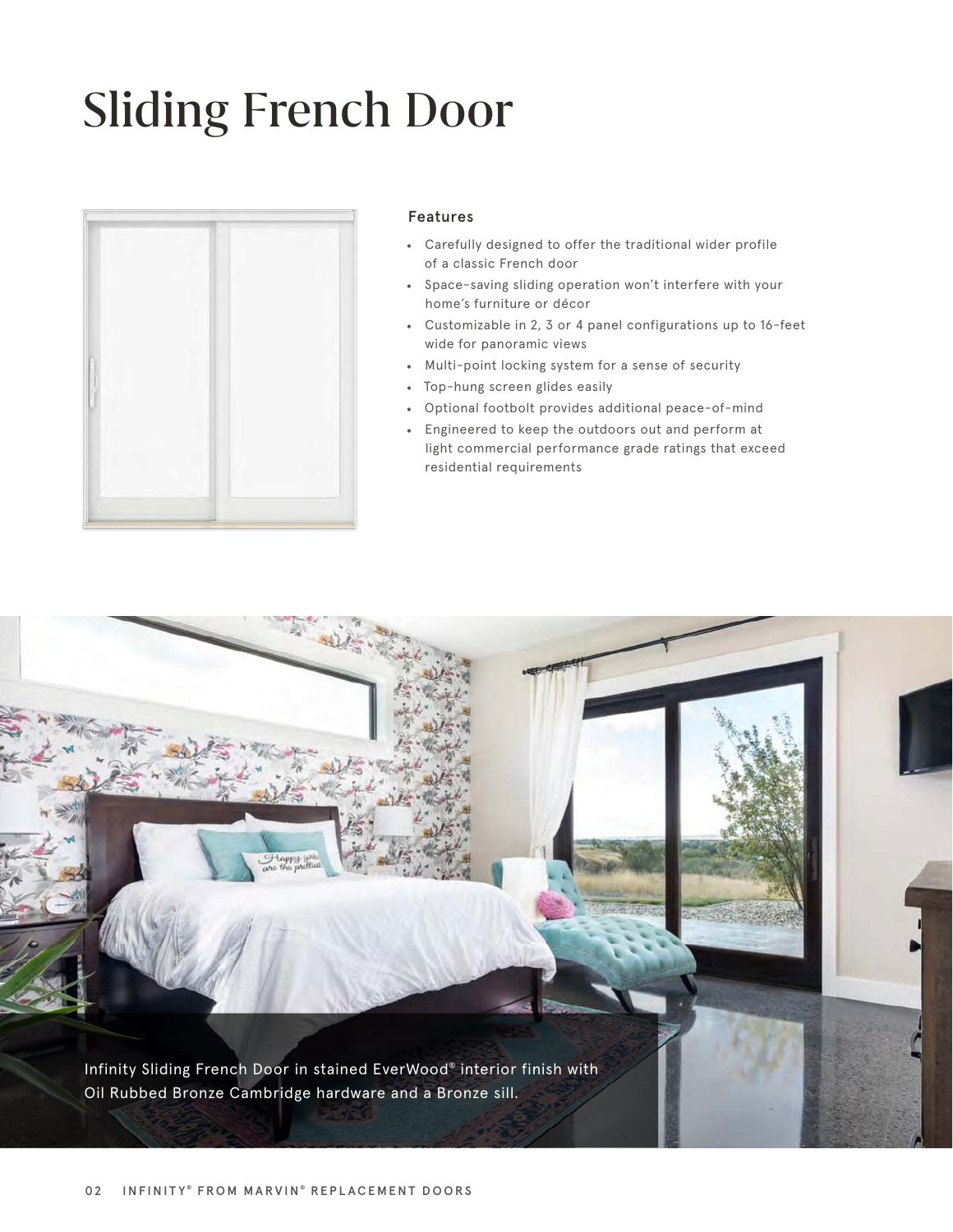#### Configurations<sup>1</sup>



TWO-PANEL SLIDING FRENCH



THREE-PANEL SLIDING FRENCH



FOUR-PANEL SLIDING FRENCH

TOP-HUNG SCREEN FOOTBOLT



BRONZE SILL BEIGE SILL





#### Designed to perform

Our top-hung screen won't get hung up on dirt or debris in the sill track.

A footbolt provides additional security when the door is locked or vented.

#### Sill and weather strip options

To provide better color consistency, Infinity offers a Bronze or Beige sill and White, Beige or Black weather strips.









**CAMBRIDGE** HANDLE COLLECTION

Hardware Finishes: (L-R) White, Sierra, Satin Taupe, Satin Nickel, Brushed Chrome, Brass, Antique Brass, Oil Rubbed Bronze, Matte Black Exterior Colors: (L-R) Stone White, Sierra, Cashmere, Pebble Gray, Bronze, Bahama Brown, Ebony Interior Colors + Finishes: (L-R) Stone White, Sierra, EverWood® , Bronze, Ebony

1. Ask about additional configurations and recommendations on door operation.

2. Sierra interior is not available with Ebony exterior. Bronze interior is only available with Bronze exterior. Ebony interior is only available with Ebony exterior.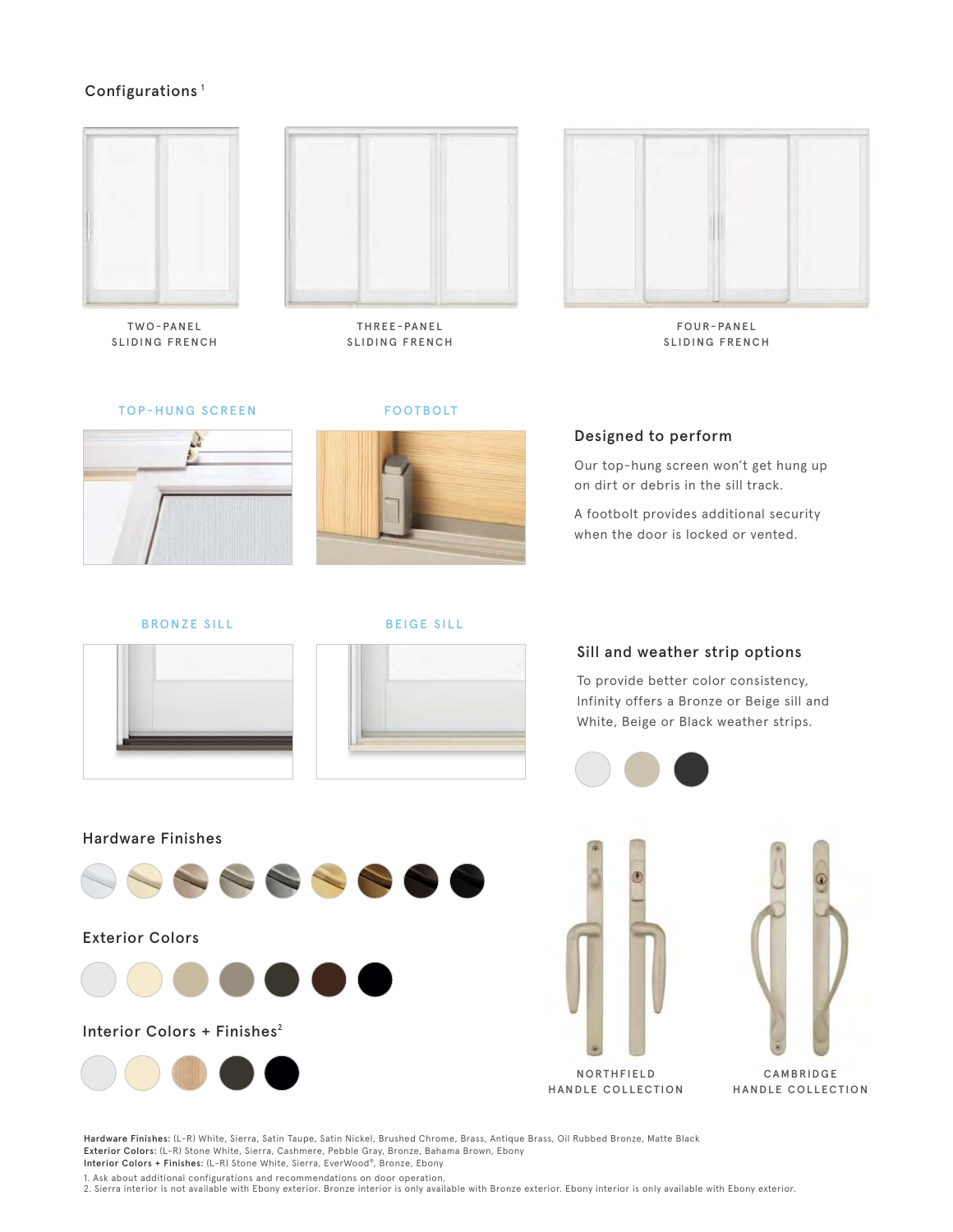## Sliding Patio Door



#### Features

- Sleek door profile offers expanded views and more daylight
- Customizable in 2, 3 or 4 panel configurations up to 16-feet wide for panoramic views
- Multi-point locking system for a sense of security
- Top-hung screen glides easily
- Optional footbolt provides additional peace-of-mind
- Engineered to keep the outdoors out and perform at light commercial performance grade ratings that exceed residential requirements

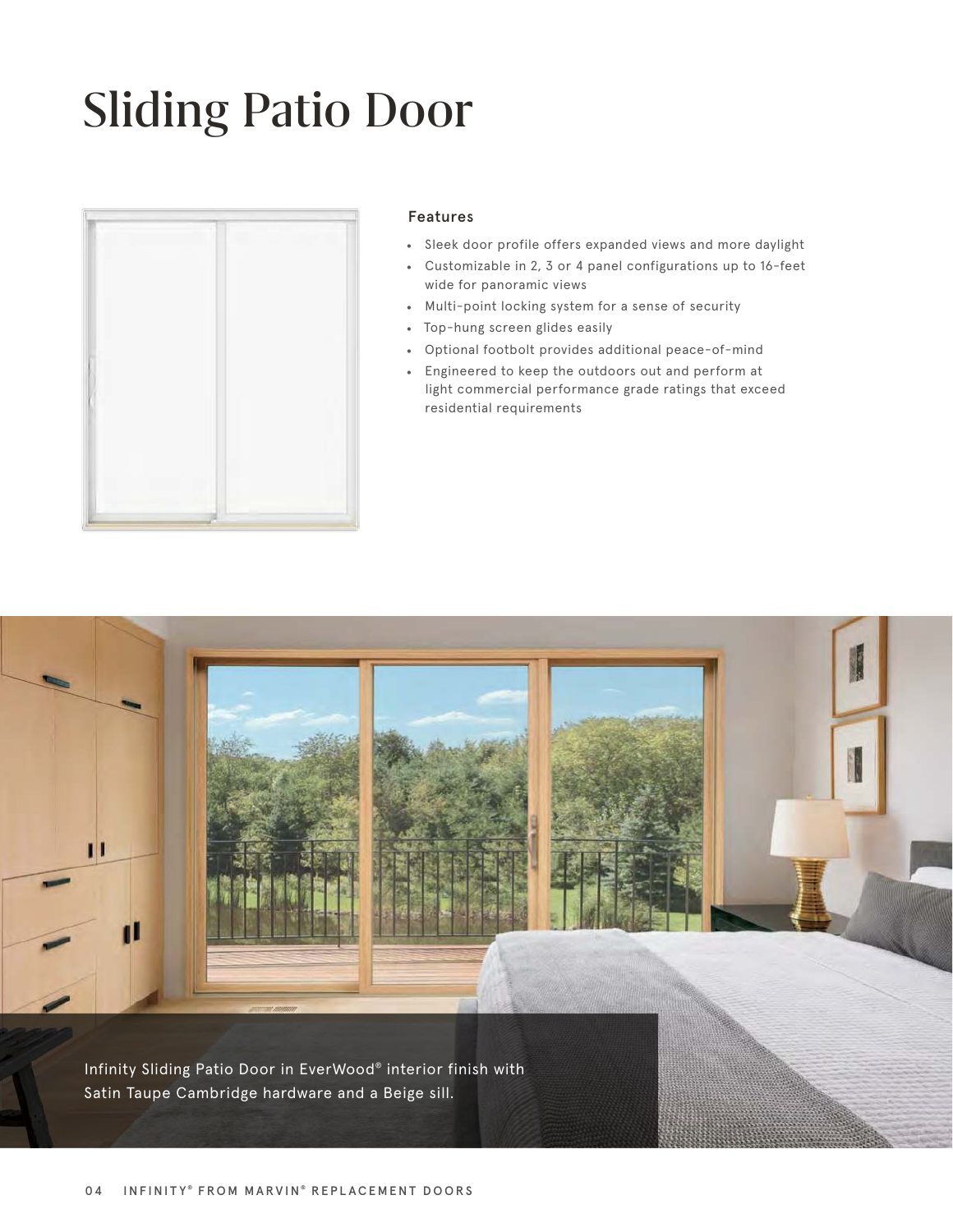#### Configurations<sup>1</sup>



TWO-PANEL SLIDING PATIO



THREE-PANEL SLIDING PATIO



FOUR-PANEL SLIDING PATIO

TOP-HUNG SCREEN



FOOTBOLT



Designed to perform

Our top-hung screen won't get hung up on dirt or debris in the sill track.

A footbolt provides additional security when the door is locked or vented.

BRONZE SILL





#### Sill and weather strip options

To provide better color consistency, Infinity offers a Bronze or Beige sill and White, Beige or Black weather strips.









**CAMBRIDGE** HANDLE COLLECTION

Hardware Finishes: (L-R) White, Sierra, Satin Taupe, Satin Nickel, Brushed Chrome, Brass, Antique Brass, Oil Rubbed Bronze, Matte Black Exterior Colors: (L-R) Stone White, Sierra, Cashmere, Pebble Gray, Bronze, Bahama Brown, Ebony Interior Colors + Finishes: (L-R) Stone White, Sierra, EverWood® , Bronze, Ebony

1. Ask about additional configurations and recommendations on door operation.

2. Sierra interior is not available with Ebony exterior. Bronze interior is only available with Bronze exterior. Ebony interior is only available with Ebony exterior.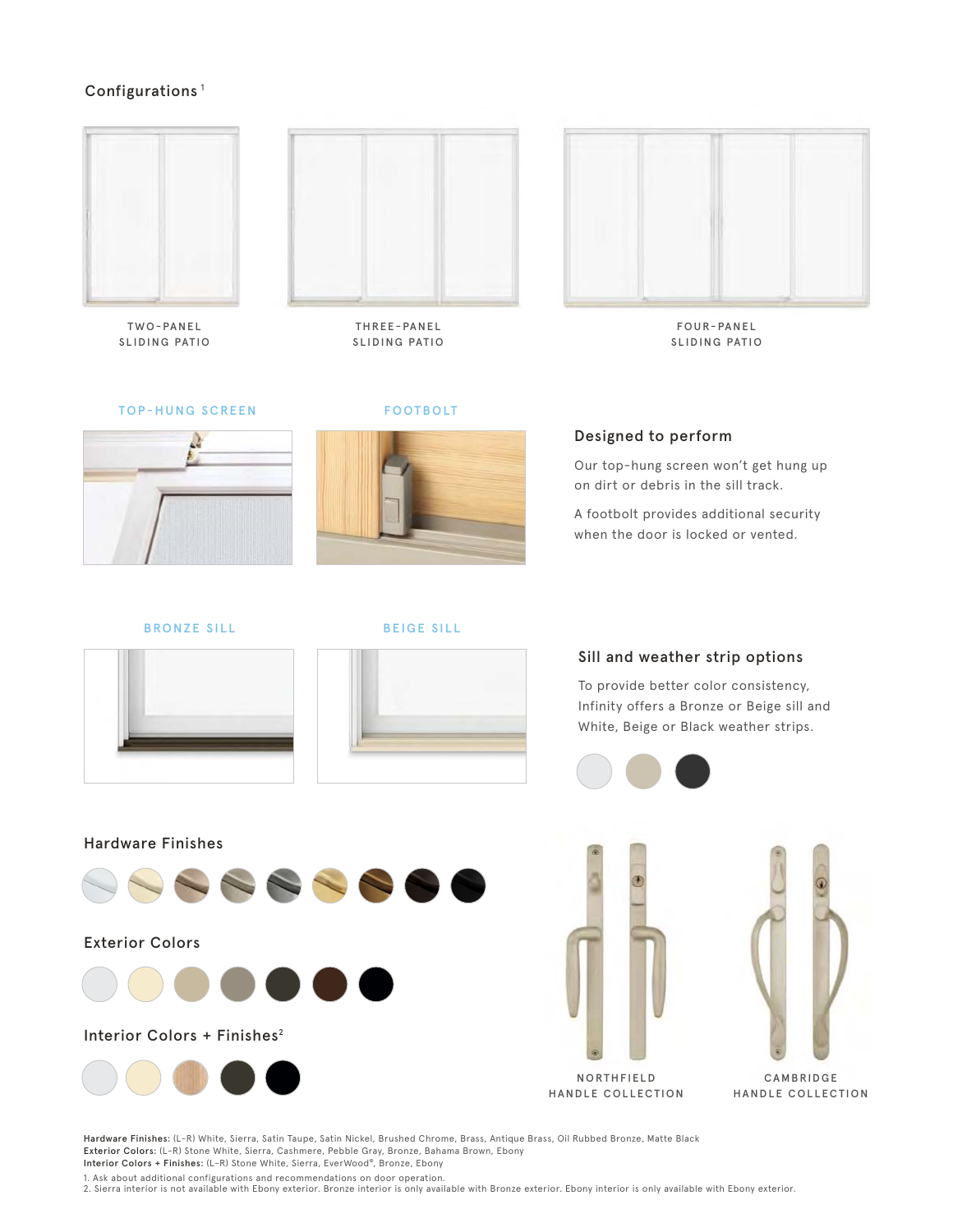### Inswing French Door



#### Features

- Timeless design features the traditional French door style with a wider profile
- Choose from 1, 2 or 3 panel configurations to fit nearly any space in your home
- Inswing door maximizes your home's outdoor spaces
- Swinging or sliding screen available depending upon door operation
- Stainless steel multi-point locking system for a sense of security
- Adjustable hinges to dial in the perfect fit as your home transitions throughout the seasons
- Engineered to keep the outdoors out and perform at light commercial performance grade ratings that exceed residential requirements

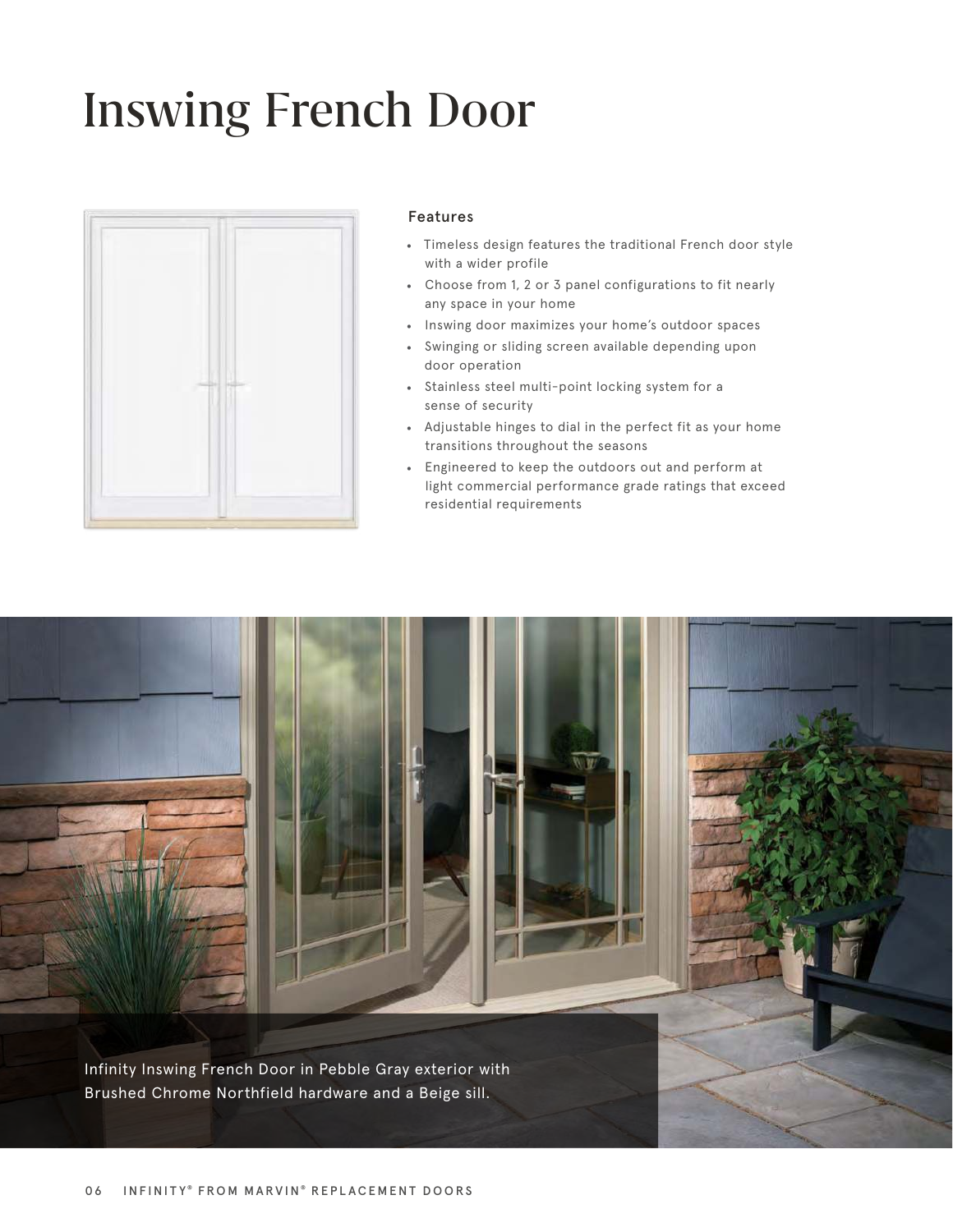#### Configurations<sup>1</sup>



ONE-PANEL INSWING FRENCH



TWO-PANEL INSWING FRENCH



THREE-PANEL INSWING FRENCH



Multi-point locking system

Stainless steel multi-point locking system secures the door in four locations — head, sill, deadbolt and keyed cylinder — for stability and security.

BRONZE SILL BEIGE SILL





#### Sill options

Infinity offers a Bronze or Beige sill.



Hardware Finishes: (L-R) White, Sierra, Satin Taupe, Satin Nickel, Brushed Chrome, Brass, Antique Brass, Oil Rubbed Bronze, Matte Black Exterior Colors: (L-R) Stone White, Sierra, Cashmere, Pebble Gray, Bronze, Bahama Brown, Ebony Interior Colors + Finishes: (L-R) Stone White, Sierra, EverWood® , Bronze, Ebony

1. Ask about additional configurations and recommendations on door operation.

2. Sierra, Brushed Chrome and Antique Brass are not available in the Northfield Handle Collection.

3. Sierra interior is not available with Ebony exterior. Bronze interior is only available with Bronze exterior. Ebony interior is only available with Ebony exterior.